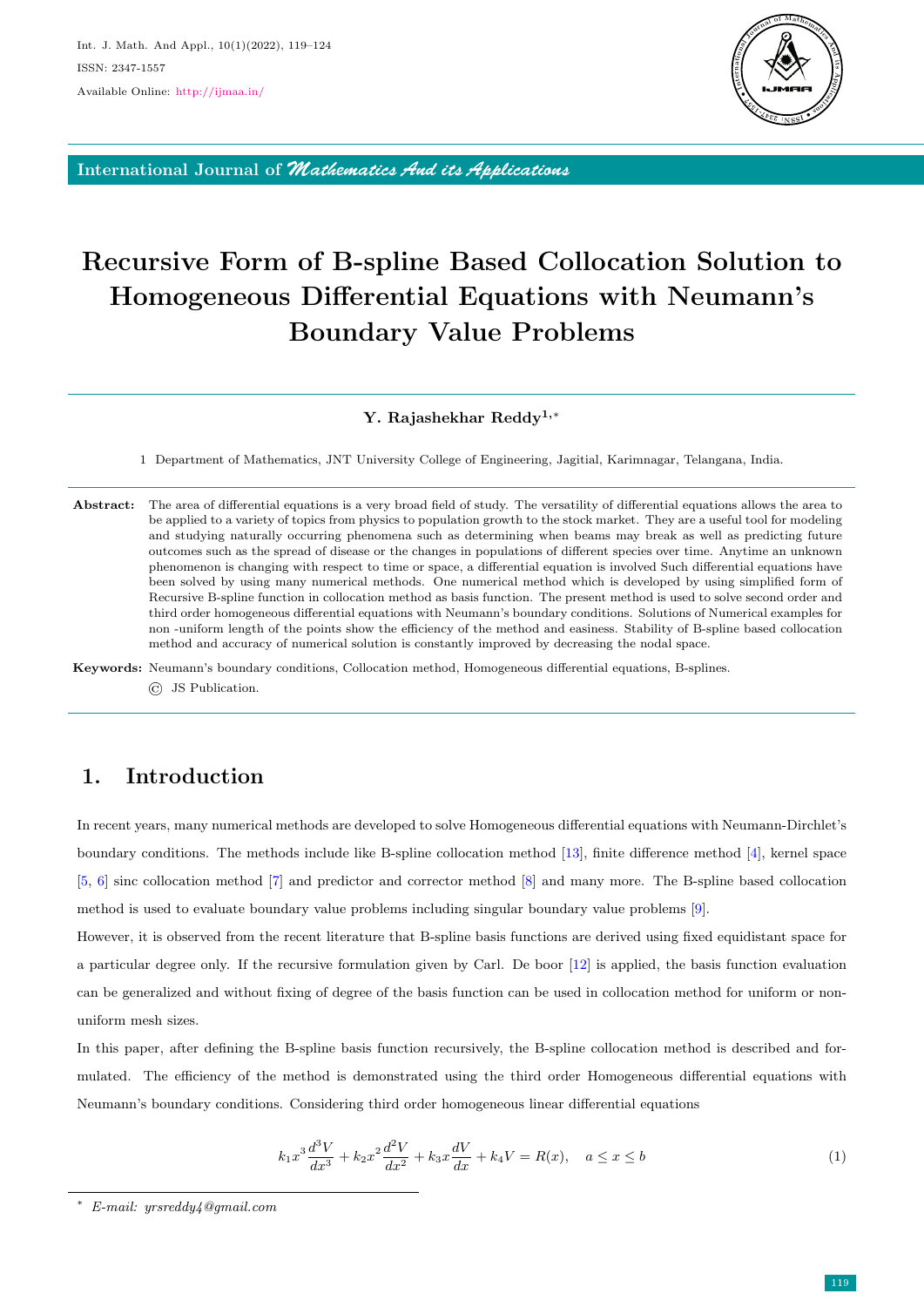with Neumann's boundary conditions  $V'(b) = d_1, V(b) = d_2$  and  $V''(b) = d_3$  where  $a, b, d_1, d_2, d_3, k_1, k_2, k_3$  and  $k_4$  are constants  $R(x)$  is a functions of x. Let

<span id="page-1-2"></span>
$$
V^{h}(x) = \sum_{i=-2}^{n-1} C_{i} M_{i,p}(x)
$$
\n(2)

where  $C_i$ 's are constants to be determined and  $M_{i,p}(x)$  are B-spline basis functions, be the approximate global solution to the exact solution  $V(x)$  of the considered third order Homogeneous differential equation [\(1\)](#page-0-0).

## 2. B-splines

In this section, definition and properties of B-spline basis functions [1, 2] are given in detail. A zero degree and other than zero degree B-spline basis functions are defined at  $x_i$  recursively over the knot vector space  $X = \{x_1, x_2, x_3, \ldots, x_{n-1}, x_n\}$ as

$$
M_{i,p}(x) = \begin{cases} 1, & \text{if } x \in (x_i, x_{i+i}); \\ 0, & \text{if } x \notin (x_i, x_{i+i}). \end{cases}
$$

(ii) If  $p \geq 1$ 

(i) If  $p = 0$ 

$$
M_{i,p}(x) = \frac{x - x_i}{x_{i+p} - x_i} M_{i,p-1}(x) + \frac{x_{i+p+1} - x}{x_{i+p+1} - x_{i+1}} M_{i+1,p-1}(x)
$$
\n(3)

where p is the degree of the B-spline basis function and xis the parameter belongs to  $X$ . When evaluating these functions, ratios of the form 0/0 are defined as zero.



<span id="page-1-0"></span>Figure 1. First degree B-spline basis function with uniform Knot vector  $X = \{-1, 0, 1, 2, 3, 4, 5, 6, 7, 8, 9, 10, 11, 12\}$ 



<span id="page-1-1"></span>Figure 2. Second degree B-spline basis function with uniform Knot vector  $X = \{-2, -1, 0, 1, 2, 3, 4, 5, 6, 7, 8, 9, 10, 11, 12\}$ 

## 2.1. Derivatives of B-splines

If  $p = 2$ , we have

$$
M'_{i,p}(x) = \frac{x - x_i}{x_{i+p} - x_i} M'_{i,p-1}(x) + \frac{M_{i,p-1}(x)}{x_{i+p} - x_i} + \frac{x_{i+p+1} - x}{x_{i+p+1} - x_{i+1}} M'_{i+1,p-1}(x) - \frac{M_{i+1,p-1}(x)}{x_{i+p+1} - x_{i+1}}
$$
  
\n
$$
M''_{i,p}(x) = 2 \frac{M'_{i,p-1}(x)}{x_{i+p} - x_i} - 2 \frac{N'_{i+1,p-1}(x)}{x_{i+p+1} - x_{i+1}}
$$
\n(4)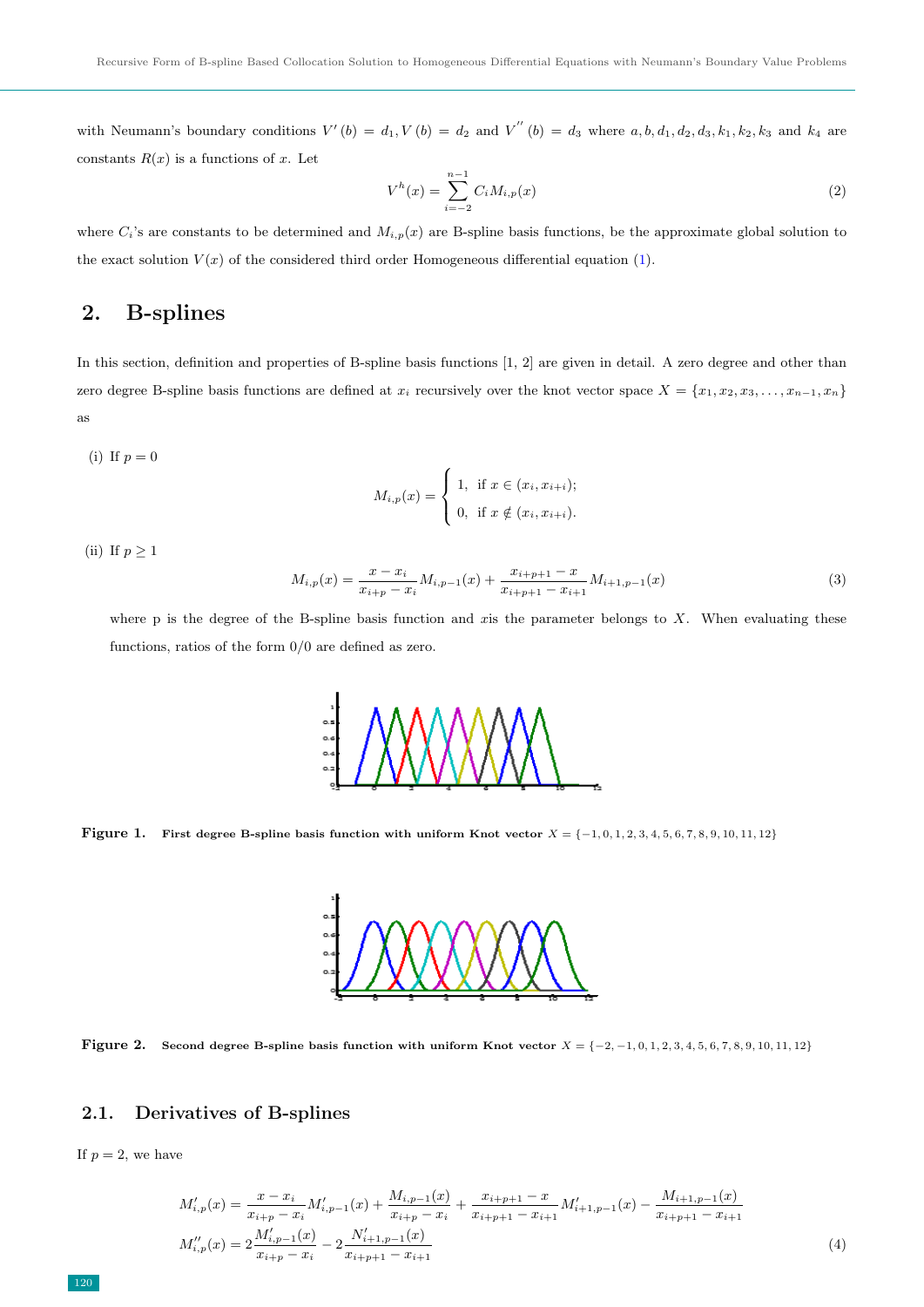In the above equations, previous degree functions are used as recursively to define next level degree basis function. Knot vectors are based to define the B-spline based functions. Knots are real quantities. Knot vector is a non-decreasing set of Real numbers. Knot vectors are classified as non-uniform knot vectors, uniform knot vector and open uniform knot vectors. Uniform knot vector in which difference of any two consecutive knots is constant is used for test problems in this paper. Two knots are required to define the zero degree basis function In a similar way, a  $p^{th}$  degree B-spline basis function at a knot have a domain of influence of  $(p+2)$  knots. B-spline basis functions of degree one and degree two over uniform knot vector are shown graphically below in figures [1](#page-1-0) and [2.](#page-1-1)



Figure 3. First derivative of second degree B-spline basis function with uniform Knot vector  $X = \{-2, -1, 0, 1, 2, 3, 4, 5, 6, 7, 8, 9, 10, 11, 12\}$ 



Figure 4. Second derivative of second degree B-spline basis function with uniform Knot vector  $X = \{-2, -1, 0, 1, 2, 3, 4, 5, 6, 7, 8, 9, 10, 11, 12\}$ 

### 2.2. B-spline collocation method

Collocation method is widely used in approximation theory particularly to solve differential equations. In collocation method, the assumed approximate solution is made it exact at some nodal points by equating residue zero at that particular node. B-spline basis functions are used as the basis in B-spline collocation method whereas the base functions which are used in normal collocation method are the polynomials vanishes at the boundary values. Residue which is obtained by substituting equation [\(2\)](#page-1-2) in equation [\(1\)](#page-0-0) is made equal to zero at nodes in the given domain to determine unknowns in (2). Let  $[a, b]$  be the domain of the governing differential equation and is partitioned as  $X = \{a = x_0, x_1, x_2, \ldots, x_{n-1}, x_n = b\}$  with unequal length of  $n$  sub domains. The  $x_i$ 's are known as nodes, the nodes are treated as knots in collocation B-spline method where B-spline basis functions are defined and these nodes are used to make the residue equal to zero to determine unknowns  $C_i$ 's in [\(2\)](#page-1-2). Two extra knot vectors are taken into consideration beside the domain of problem both side when evaluating the second degree B-spline basis functions at the nodes.

Substituting, the approximate solution [\(2\)](#page-1-2) and its derivatives in [\(1\)](#page-0-0).

$$
\frac{d^2V^h}{dx^2} + k_1P(x)\frac{dV^h}{dx} + k_2Q(x)V^h = R(x)
$$

$$
\sum_{i=-2}^{n-1} C_iM^{''}_{i,p}(x) + k_1P(x)\sum_{i=-2}^{n-1} C_iM^{'}_{i,p}(x) + k_2Q(x)\sum_{i=-2}^{n-1} C_iM_{i,p}(x) = R(x)
$$
(5)

Equation [\(5\)](#page-2-0) which is valuated at  $x_i$ 's,  $i = 0, 1, 2, \ldots, n - 1$  gives the system of  $(n - 1) \times (n + 1)$  equations in which  $(n + 1)$ arbitrary constants are involved. Two more equations are needed to have  $(n + 1) \times (n + 1)$  square matrix which helps to determine the  $(n + 1)$  arbitrary constants. The remaining two equations are obtained using

$$
\sum_{i=-2}^{n-1} C_i M_{i,p}(a) = d_1,
$$
\n(6)

<span id="page-2-1"></span><span id="page-2-0"></span>121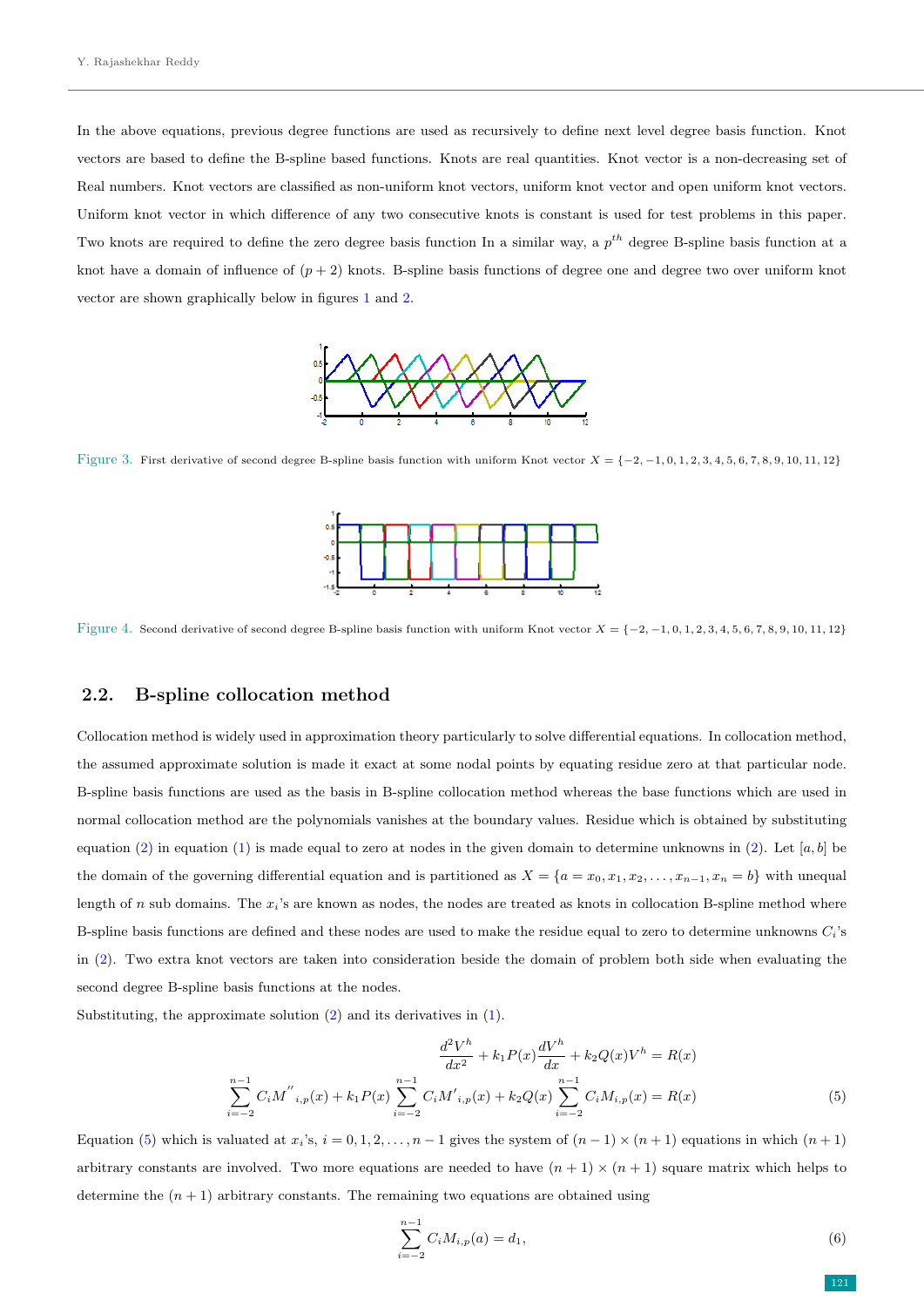<span id="page-3-0"></span>
$$
\sum_{i=-2}^{n-1} C_i M_{i,p}(b) = d_2,
$$
\n(7)

Now using all the above equations  $(5)$ ,  $(6)$ ,  $(7)$  i.e.  $(n+1)$  a square matrix is obtained which is diagonally dominated matrix because every second degree basis function has values other than zeros only in three intervals and zeros in the remaining intervals, it is a continuing process like when one function is ending its effect in its surrounding region than other function starts its effectiveness as parameter value changing. In other words, every parameter has at most under the three  $(p = 2)$ basis functions. The systems of equations are easily solved for arbitrary constants  $C_i$ 's. Substituting these constants in [\(2\)](#page-1-2), the approximation solution is obtained and used to estimate the values at domain points. Absolute Relative error is evaluated by using the following relationship in exact and approximate solutions

Absolute Relative Error = 
$$
\left| \frac{M_{exact} - M_{approx}}{M_{exact}} \right|
$$

## 3. Numerical Experiments

The effectiveness of the present method is demonstrated by considering the various example

**Example 3.1.** The exact solution second order homogeneous boundary value problem  $[14]$  considered below

$$
3x^{2}\frac{d^{2}V}{dx^{2}} - 4x\frac{dV}{dx} + 2V = 0; \quad V'(1) = 1, \quad V(1) = 2
$$

The exact solution is  $V(x) = \left(\frac{9}{5}\right)x^{1/3} + \frac{1}{5}x^2$ . Table 1 gives comparison of the solutions of second degree B-spline based collocation method and Exact solution at various points. These nodes are taken at non uniform length. From Table 1 approximating solution values are good fit with the values of exact solution values. This shows the effectiveness of this method in evaluating second order homogeneous differential equations with Neumann's boundary conditions.

| Nodes                                                                                                | $1.00250 1.1230 1.1510 1.2225 1.2590 1.3023 1.3580 1.4020 1.4551 $                                                                        |  |  |  |  |
|------------------------------------------------------------------------------------------------------|-------------------------------------------------------------------------------------------------------------------------------------------|--|--|--|--|
| $BCS^*$                                                                                              | $\vert 2.0000 \vert 2.0025 \vert 2.1230 \vert 2.1510 \vert 2.2229 \vert 2.2597 \vert 2.3037 \vert 2.3605 \vert 2.4057 \vert 2.4607 \vert$ |  |  |  |  |
| Exact Solution 2.0000   2.0225   2.1232   2.1513   2.2236   2606   2.3049   2.3621   2.4077   2.4632 |                                                                                                                                           |  |  |  |  |

Table 1. Computed value and exact value at different nodes with non-uniform lengths

| Nodes                                                                                       | $(1.5500 1.5560 1.6210 1.6550 1.7000 1.7540 1.8200 1.8534 1.9210 1.9570 $ |  |  |  |  |                                                                                                                                                    |
|---------------------------------------------------------------------------------------------|---------------------------------------------------------------------------|--|--|--|--|----------------------------------------------------------------------------------------------------------------------------------------------------|
| <b>BCS</b>                                                                                  |                                                                           |  |  |  |  | $\left[2.5602\right]2.5665\left[2.6357\right]2.6722\left[2.7210\right]2.7800\left[2.8531\right]2.8905\left[2.9671\right]3.0083\left[3.0579\right]$ |
| Exact Solution 2.5636 2.5700 2.6400 2.6769 2.7263 2.7861 2.8602 2.8981 2.9756 3.0175 3.0679 |                                                                           |  |  |  |  |                                                                                                                                                    |

Overall behavior of B-spline collocation solution for Example 3.2 throughout the domain is displayed in figure ??.



Figure 5. Comparison of approximate and Exact solutions for the Example 3.2 for mesh size  $h = 0.01$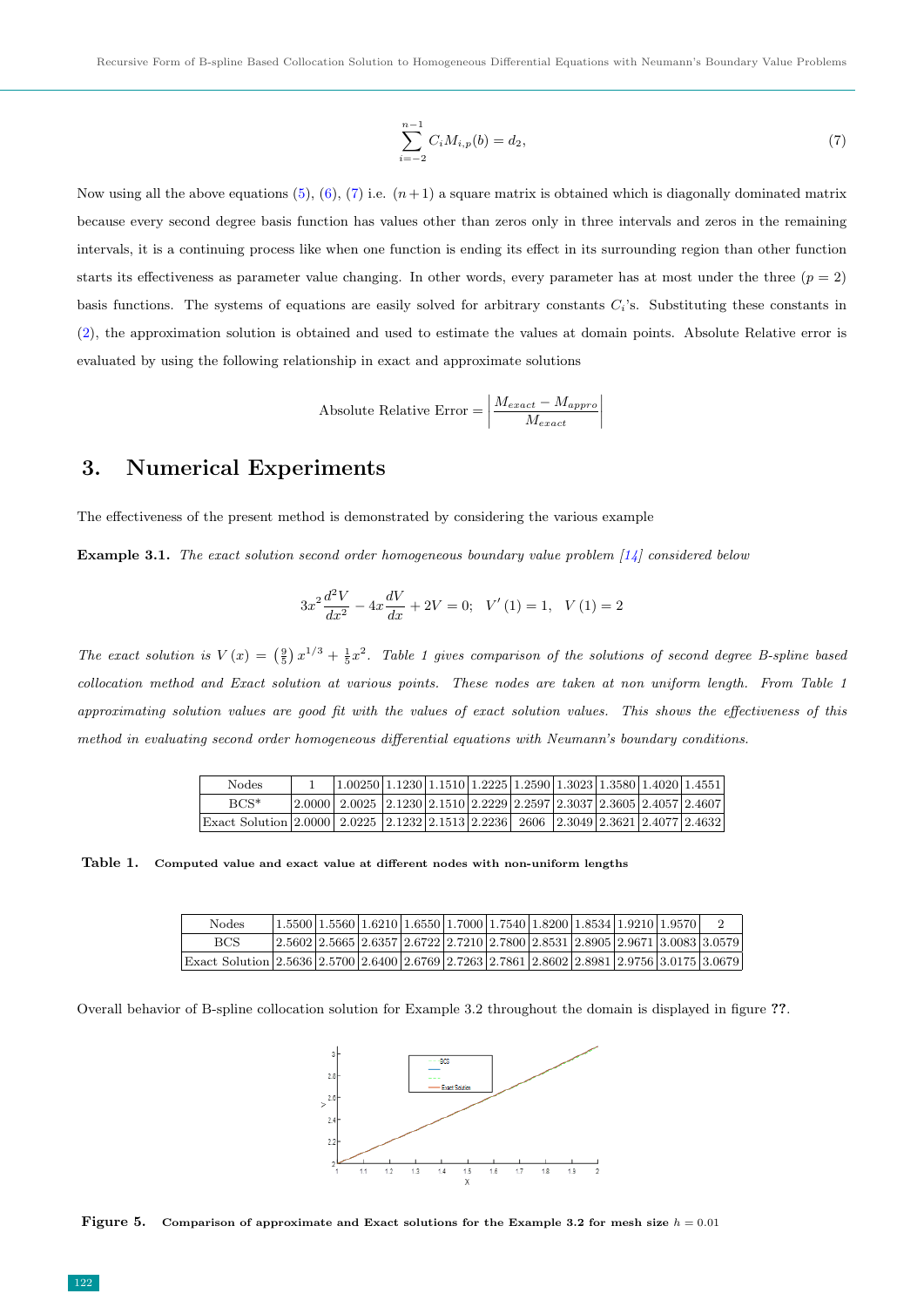**Example 3.2.** Consider a Homogeneous third order boundary value problem  $\begin{bmatrix} 14 \end{bmatrix}$  given as

$$
x^{3} \frac{d^{3}V}{dx^{3}} + 10x^{2} \frac{d^{2}V}{dx^{2}} - 20x \frac{dV}{dx} + 20V = 0; \quad V'(1) = -1, \quad V(1) = 0 \quad and \quad V^{''}(b) = 1
$$

The exact solution is  $V(x) = \left(-\frac{3}{4}\right)x^2 + \frac{1}{4}x^{-10} + \left(-\frac{8}{11}x\right)x^2$ . The domain is divided into equal intervals and non-uniform length and associated with knot vector space. Overall behavior of B-spline collocation for Example 3.2 solution throughout the domain with the mesh size 0.020 is displayed in figure [6.](#page-4-0)



<span id="page-4-0"></span>Figure 6. Comparison of the B-spline collocation and Exact solutions



Figure 7. Trend of maximum absolute relative error for different sizes of nodes

Maximum absolute relative error is approximating the x-axis when moving along the x-axis, i.e Result of increasing in interpolating points gives the falling in values of maximum absolute relative error.

# 4. Conclusion

The third degree and second degree B-spline basis functions defined recursively are incorporated in the collocation method and applied the same to the homogeneous boundary value problems for non -uniform lengths. The effectiveness of the proposed method is examined by considering two numerical examples. The present numerical solution is compared with exact solution and found to be in good approximation. This method may be applied to different types of homogeneous differential equations with different types boundary value problems for its efficiency.

### References

- [1] T. J. R. Hughes, J. A. Cottrell and Y. Bazilevs, Isgeometric analysis: CAD, finite elements, NURBS, exact geometry and mesh refinement, Comput. Methods Appl. Mech. Engg., 194(39-41)(2005), 4135-4195.
- [2] David F. Rogers and J. Alan Adams, Mathematical Elements for Computer Graphics, 2nd Ed., Tata McGraw-Hill Edition, New Delh.